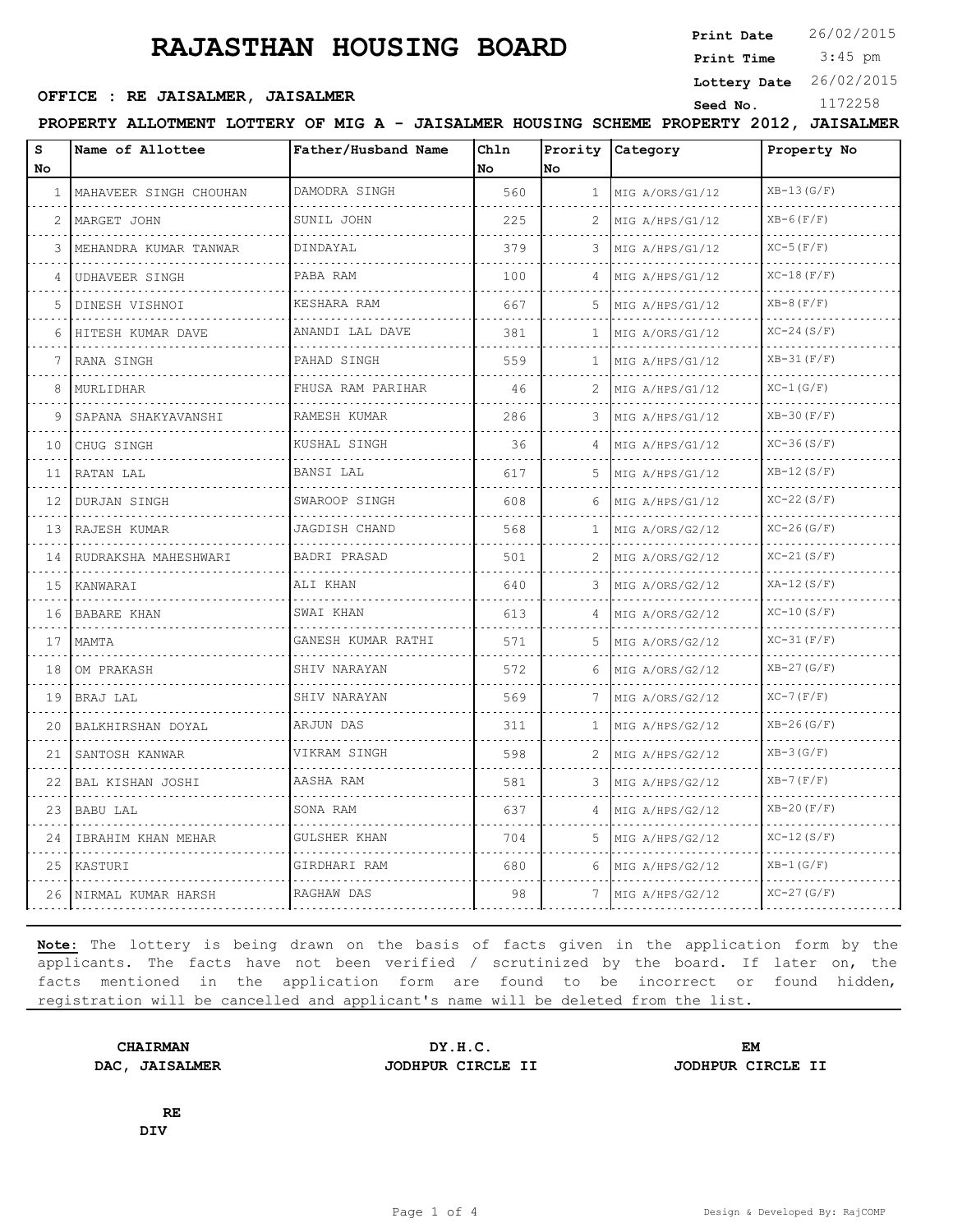# **RAJASTHAN HOUSING BOARD**

**Print Date**  $26/02/2015$ 

 3:45 pm **Print Time**

**Lottery Date** 26/02/2015

#### **SEPTICE : RE JAISALMER, JAISALMER Seed No.** 1172258

**PROPERTY ALLOTMENT LOTTERY OF MIG A - JAISALMER HOUSING SCHEME PROPERTY 2012, JAISALMER**

| s<br>No | Name of Allottee       | Father/Husband Name  | Chln<br>No. | No. | Prority Category     | Property No      |
|---------|------------------------|----------------------|-------------|-----|----------------------|------------------|
| 27      | ASHARFH ALI<br>.       | SAFHI MOHMMED        | 700         | 8   | MIG A/HPS/G2/12      | $XA-9(S/F)$<br>. |
| 28      | PINKY BHATIYA          | RAJESH               | 353         | 9   | MIG A/HPS/G2/12      | $XB-22(S/F)$     |
| 29      | RAJ KUMAR HARSH        | RAGHAW DAS           | 97          | 10  | MIG A/HPS/G2/12      | $XC-20$ $(F/F)$  |
| 30      | MIS. DEEPA HARSH       | RAJ KUMAR HARSH<br>. | 477         | 11  | MIG A/HPS/G2/12<br>. | $XC-11(S/F)$     |
| 31      | HUKAM SINGH            | SUJAN SINGH          | 596         | 12  | MIG A/HPS/G2/12      | $XC-29(F/F)$     |
| 32      | AMIT MALI<br>.         | BHIKHCHAND<br>.      | 387         | 13  | MIG A/HPS/G2/12<br>. | $XB-5(F/F)$      |
| 33      | DUSHYANT PARIHAR       | BHANWAR LAL          | 594         | 14  | MIG A/HPS/G2/12      | $XA-1(G/F)$      |
| 34      | AMRIT LAL SONI         | GIRDHARI LAL SONI    | 16          | 15  | MIG A/HPS/G2/12      | $XB-33(S/F)$     |
| 35      | <b>BHOM SINGH</b><br>. | JODHA SINGH          | 69          | 16  | MIG A/HPS/G2/12      | $XC-32(F/F)$     |
| 36.     | PREM PRAKASH PALIWAL   | BABU LAL             | 557         | 17  | MIG A/HPS/G2/12      | $XB-32(F/F)$     |
| 37      | MUKESH KUMAR SONI      | GIRDHARI LAL SONI    | 4           | 18  | MIG A/HPS/G2/12      | $XB-19(F/F)$     |
| 38      | VISHANUKANT PUROHIT    | BANSHI LAL<br>.      | 141         | 19  | MIG A/HPS/G2/12<br>. | $XB-2(G/F)$      |
| 39      | TULSI DEVI             | BHIKHCHAND MALI      | 564         | 20  | MIG A/HPS/G2/12      | $XC-3(G/F)$      |
| 40      | KASIM KHAN             | DILBAR KHAN          | 6           | 21  | MIG A/HPS/G2/12      | $XA-6(F/F)$      |
| 41      | GIRDHAR SINGH          | NAG SINGH            | 599         | 22  | MIG A/HPS/G2/12      | $XB-34(S/F)$     |
| 42      | IMIS. MONIKA RAJPUT    | RAMESH KUMAR         | 287         | 23  | MIG A/HPS/G2/12      | $XC-16(G/F)$     |
| 43      | ABDUL KHAN             | MEER KHAN            | 587         | 24  | MIG A/HPS/G2/12<br>. | $XC-23(S/F)$     |
| 44      | RAJENDRA KUMAR SONI    | GIRDHARI LAL SONI    | 3           | 25  | MIG A/HPS/G2/12      | $XB-24(S/F)$     |
| 45      | BANK SINGH             | SHOBHA SINGH         | 597         | 26  | MIG A/HPS/G2/12      | $XB-17(F/F)$     |
| 46      | MISHRI SINGH           | PAHADA SINGH         | 62          | 27  | MIG A/HPS/G2/12      | $XC-4$ ( $G/F$ ) |
| 47      | TAN SINGH              | <b>BALA SINGH</b>    | 492         | 29  | MIG A/HPS/G2/12      | $XA-10(S/F)$     |
| 48      | KAMAL SINGH            | BHANWAR SINGH        | 595         | 30  | MIG A/HPS/G2/12      | $XB-16(G/F)$     |
| 49      | DHIR SINGH             | DERAWAR SINGH        | 55          | 31  | MIG A/HPS/G2/12      | $XC-17(F/F)$     |
| 50      | JANE KHAN              | MALOOK KHAN          | 705         | 32  | MIG A/HPS/G2/12      | $XB-15(G/F)$     |
|         | 51 IMIS. KIRAN HARSH   | RAJ KUMAR HARSH      | 478         | 33  | MIG A/HPS/G2/12      | $XC-6$ ( $F/F$ ) |
|         | 52   JETHAMAL JAIN     | MAGAN RAJ            | 642         |     | 34   MIG A/HPS/G2/12 | $XB-23(S/F)$     |

**Note:** The lottery is being drawn on the basis of facts given in the application form by the applicants. The facts have not been verified / scrutinized by the board. If later on, the facts mentioned in the application form are found to be incorrect or found hidden, registration will be cancelled and applicant's name will be deleted from the list.

**DAC, JAISALMER JODHPUR CIRCLE II JODHPUR CIRCLE II**

**CHAIRMAN DY.H.C. EM**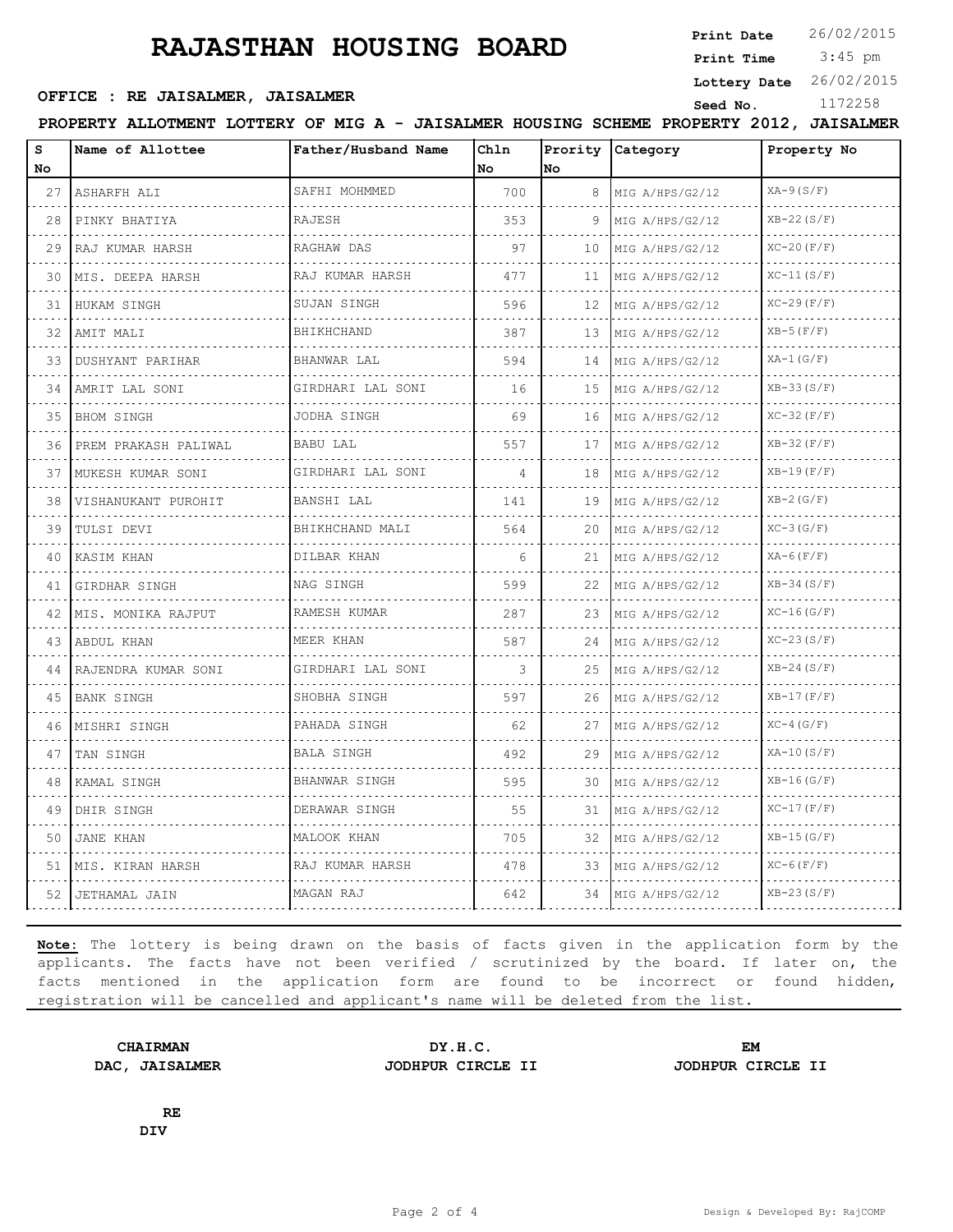# **RAJASTHAN HOUSING BOARD**

**Print Date**  $26/02/2015$ 

 3:45 pm **Print Time**

#### **SEPTICE : RE JAISALMER, JAISALMER Seed No.** 1172258

**Lottery Date** 26/02/2015

**PROPERTY ALLOTMENT LOTTERY OF MIG A - JAISALMER HOUSING SCHEME PROPERTY 2012, JAISALMER**

| S<br>No | Name of Allottee                | Father/Husband Name       | Chln<br>No | Prority<br>No | Category                  | Property No    |
|---------|---------------------------------|---------------------------|------------|---------------|---------------------------|----------------|
| 53      | KALYAN SINGH                    | SWAROOP SINGH             | 65         | 35            | MIG A/HPS/G2/12           | $XB-4(G/F)$    |
| 54      | UMMED SINGH                     | HUKAM SINGH               | 73         | 36            | .<br>MIG A/HPS/G2/12      | $XB-18(F/F)$   |
| 55      | RASID KHAN                      | SHER KHAN                 | 467        | 37            | .<br>MIG A/HPS/G2/12      | $XC-8$ $(F/F)$ |
| 56      | SWAROOP SINGH                   | KESHAR SINGH              | 551        | 38            | MIG A/HPS/G2/12           | $XB-35(S/F)$   |
| 57      | UMMED SINGH                     | BALA SINGH                | 489        | 39            | MIG A/HPS/G2/12           | $XA-11(S/F)$   |
| 58      | REWANT SINGH                    | GIRDHAR SINGH             | 53         | 40            | .<br>MIG A/HPS/G2/12<br>. | $XC-13(G/F)$   |
| 59      | SARIFHA                         | SHER MOHMMAD<br>.         | 534        | 41            | MIG A/HPS/G2/12           | $XB-25(G/F)$   |
| 60      | SURENDRA SINGH                  | MAHAVEER SINGH            | 456        | 42            | MIG A/HPS/G2/12           | $XA-5(F/F)$    |
| 61      | AANAND PANPALIYA<br>.           | <b>BHAGAWAN DASS</b><br>. | 334        | 43            | MIG A/HPS/G2/12<br>.      | $XC-14(G/F)$   |
| 62      | CHANDRAVEER SINGH               | REWANT SINGH              | 75         | 44            | MIG A/HPS/G2/12           | $XC-34(S/F)$   |
| 63.     | GURDEEP                         | UDA RAM                   | 325        | 45            | MIG A/HPS/G2/12           | $XB-29(F/F)$   |
| 64      | GHANSHYAM SONI<br>.             | PUKHARAJ SONI             | 14         | 46            | MIG A/HPS/G2/12<br>.      | $XA-4(G/F)$    |
| 65      | GAGAN KHAN MEHAR                | DARIYA KHAN               | 692        | $\mathbf{1}$  | MIG A/HPS/G2/12           | $XB-11(S/F)$   |
| 66      | BHAKHAR RAM MEGHAWAL            | JHUMAR RAM                | 64         | 1             | MIG A/ORS/G4/12           | $XC-35(S/F)$   |
| 67      | RAMNIWAS                        | MOTI LAL                  | 533        | $\mathbf{1}$  | MIG A/HPS/G4/12<br>.      | $XC-30(F/F)$   |
| 68      | LIKHAMA RAM                     | SHANKARA RAM              | 657        | 2             | MIG A/HPS/G4/12           | $XC-25(G/F)$   |
| 69      | INDRA                           | KABIRA RAM                | 646        | 3             | MIG A/HPS/G4/12           | $XC-28(G/F)$   |
| 70      | KU. MADOMA                      | RANA RAM                  | 604        | 4             | MIG A/HPS/G4/12<br>.      | $XB-14(G/F)$   |
| 71      | <b>BABU RAM</b>                 | TULACHA RAM               | 706        | 1             | MIG A/HPS/G5/12           | $XB-21(S/F)$   |
| 72      | NARAYAN RAM                     | PRITAM RAM                | 620        | 2             | MIG A/HPS/G5/12           | $XC-33(S/F)$   |
| 73.     | BABU RAM                        | DEDA RAM                  | 638        | 3             | MIG A/HPS/G5/12           | $XC-9(S/F)$    |
| 74      | SAMDA DEVI                      | PRITAM RAM                | 619        | 4             | MIG A/HPS/G5/12           | $XB-9(S/F)$    |
| 75      | CHETAN RAM                      | IDANA RAM                 | 411        | 5.            | MIG A/HPS/G5/12           | $XC-19(F/F)$   |
| 76      | MUKESH RAM                      | JAGMAL RAM                | 639        | 6             | MIG A/HPS/G5/12           | $XB-36(S/F)$   |
| 77      | RAMESHVAR PRASHAD<br>SHRIVASTAW | MOJI LAL                  | 480        | $\mathbf{1}$  | MIG A/ORS/G8/12           | $XA-7(F/F)$    |
| 78      | NAG SINGH                       | DAIDAN SINGH              | 600        | $\mathbf{1}$  | MIG A/HPS/G8/12           | $XB-10(S/F)$   |

**Note:** The lottery is being drawn on the basis of facts given in the application form by the applicants. The facts have not been verified / scrutinized by the board. If later on, the facts mentioned in the application form are found to be incorrect or found hidden, registration will be cancelled and applicant's name will be deleted from the list.

**CHAIRMAN DY.H.C. EM DAC, JAISALMER JODHPUR CIRCLE II JODHPUR CIRCLE II**